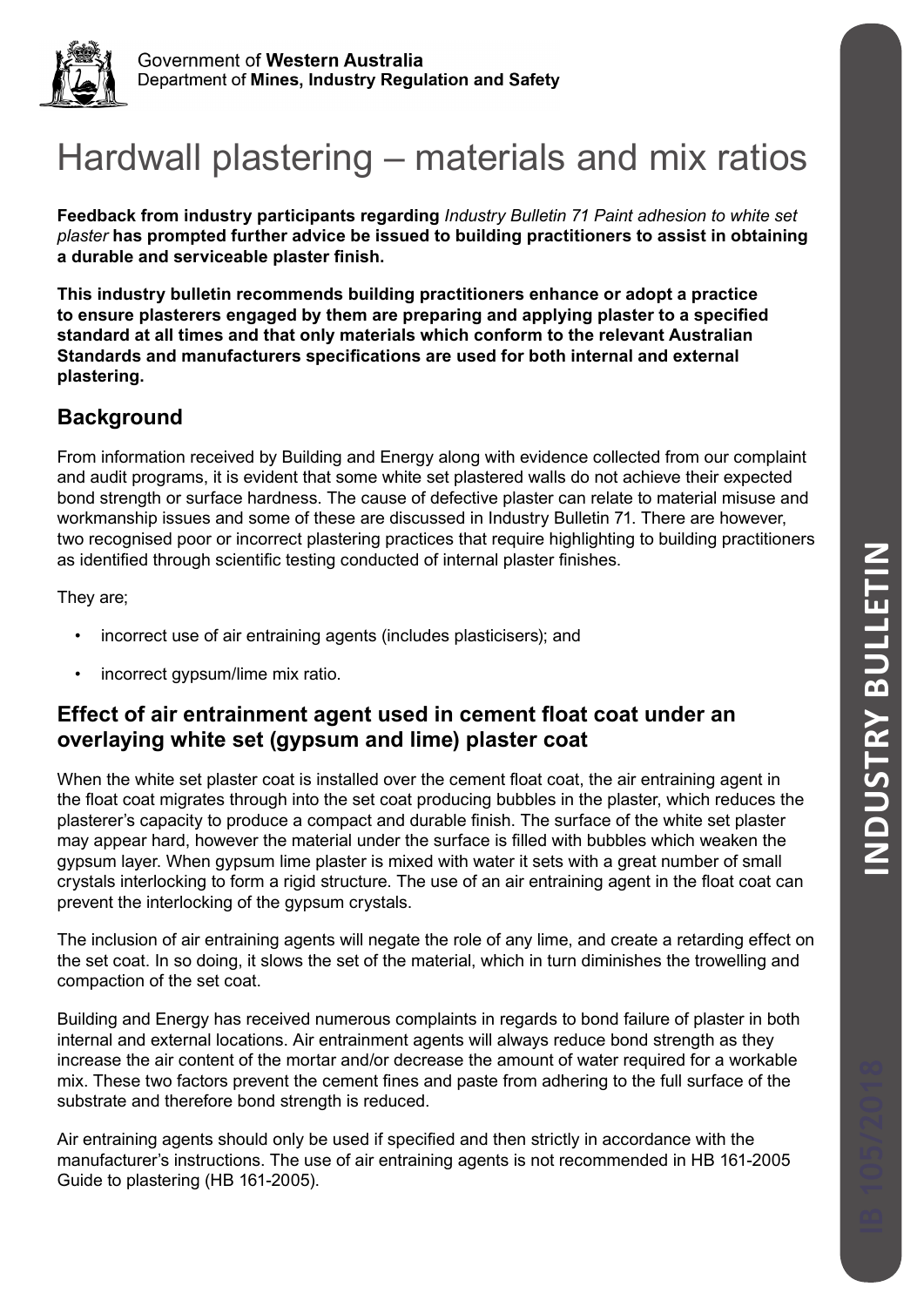## **What is air entrainment?**

Air entrainment is the intentional creation of tiny air bubbles in plaster (float or base coat). A plasterer introduces the bubbles by adding to the mix an air entraining agent, a surfactant (surface-active substance, a type of chemical that includes detergents). The air bubbles are created during mixing of the plastic plaster, and most of them survive to be part of the hardened plaster. The primary purpose of air entrainment is to increase workability of the plaster while in a plastic state.

It is well known that when an air entraining agent is used it is common to overdose it because of the extreme workability enhancement that can be produced. However, this overdosing produces severe reductions in bond strength.

# **Why is lime so important in the float coat?**

Lime has certain useful properties in the plaster float coat and should not be under used or replaced by air entrainment agents to achieve workability. Importantly lime in the float coat assists to provide the necessary suction aspects for the compaction process of the set coat to achieve the required strength. Each lime grain can be described as a miniature sponge, expanding as it soaks up moisture and shrinking back as it dries. The lime grains encourage the drawing of moisture from the set coat, which in turn allows the pressure of the trowel to compact the set material.

If there is no lime present in the float coat, suction does not occur. The plaster then needs to obtain its own set potential which is controlled only by the weather conditions. In summer drying is likely to occur, but in cool conditions the plaster set can be delayed – resulting in soft weak plaster set.

Manufacturers of cement and lime products provide recommended mix ratios regarding the amount of cement, lime and sand. Additionally, HB 161-2005 provides recommended mix ratios for internal float coats in Table 6 and for external render in Table 7. Some manufacturers provide pre-blended General Purpose Cement & Hydrated Lime products to assist in simplifying the mixing process.

# **Gypsum/lime plaster (set coat) mix ratio**

Whilst mix proportions will vary depending on the background they are applied to, the recommended gypsum/lime finish coat ratio applied over a sand cement float coat should be as recommended in HB 161-2005, or in accordance with the manufacturer's specifications which are generally printed on the bags. The gypsum to lime ratio recommended in HB 161-2005 is 2 parts gypsum to 3 parts lime putty measured in kg.

| <b>Gypsum plaster (kg)</b> | Lime putty (kg) |
|----------------------------|-----------------|
|                            | 25              |
| 34                         | 50              |
|                            |                 |

Table – Gypsum/lime coat ratios (set coat) as recommended in Table 8 of HB 161-2005.

These mix ratios based on the lime putty having an average solids content of approximately 40% should produce a 60% gypsum to 40% lime content when the set plaster has dried. Generally the gypsum plaster content should not fall below 50% or the finished surface will not attain sufficient strength or hardness.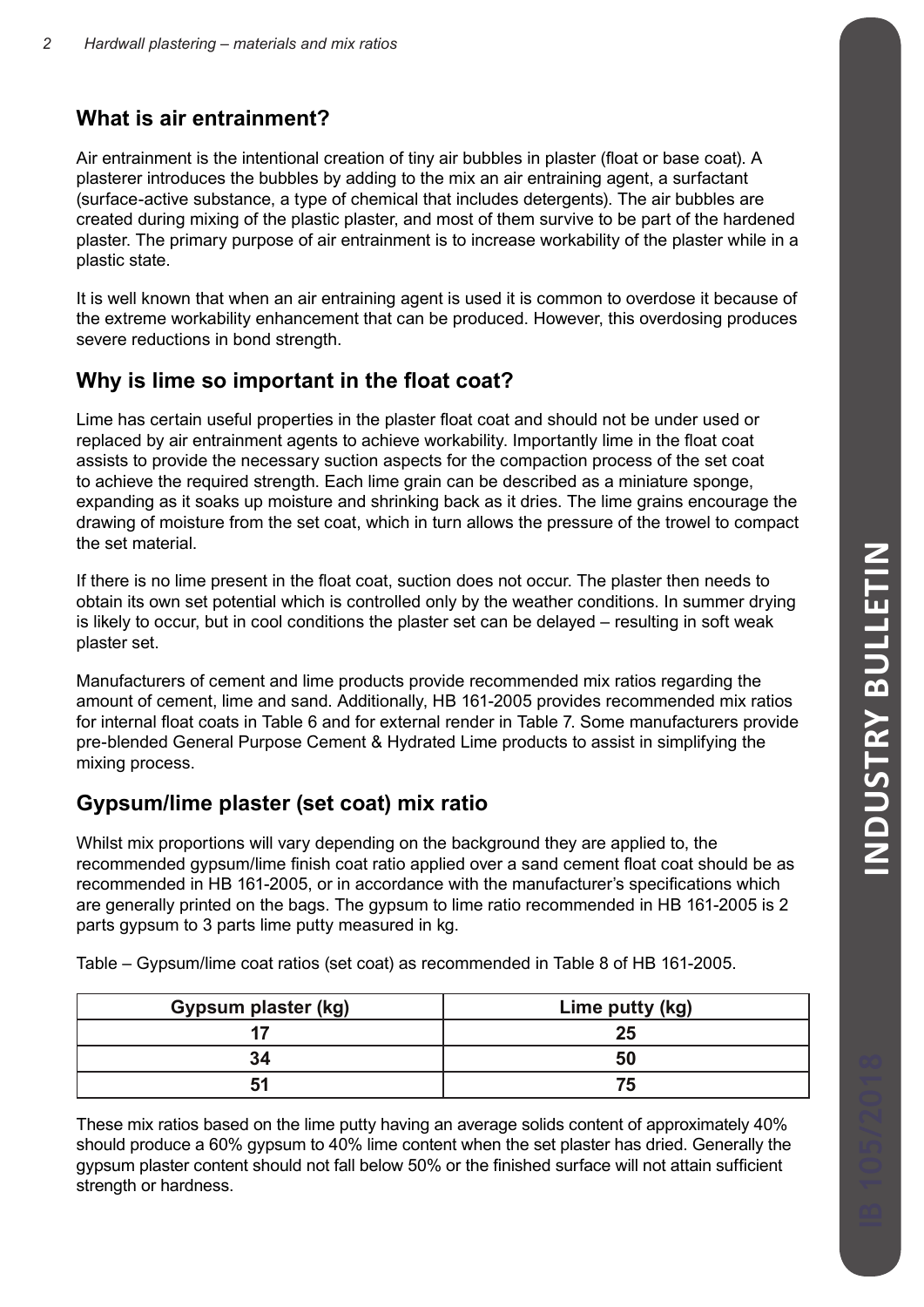The ratio of lime to gypsum plaster is very important and any overuse of lime putty will produce a weaker finish. The more gypsum plaster added, the surface should attain a harder finish.

There should be no reason for an air entraining agent to be used in the set coat. Some manufacturers may include an air entrainment agent in their products, however no further additive is required for plastering.

## **Curing and drying**

The circumstances prevailing on site will determine the method of curing plaster coats. More specific information is provided in Chapter 6 Conditions, Protection, Curing and Drying of HB 161-2005. Sand cement plaster finishes where exposed to direct sunlight may require continual wetting for several days after application to ensure satisfactory strength and bond to the background is achieved.

Retardants such as tartaric acid may be used to delay setting and improve working time of a gypsum lime set coat, however the inclusion may be detrimental to the final bond strength and hardness.

## **Material shelf life**

Materials will generally have a shelf life or use by date and cement and lime products should not be used after these dates. Poor storage conditions can affect the shelf life of products and any bagged cement that has hardened or is lumpy as a result of exposure to moisture should not be used.

#### **Hardness of white set plaster**

Building and Energy has sought expert scientific opinion in regards to whether or not there is a suitable on-site assessment technique that can determine the hardness or strength of the white set plaster finish. No truly suitable field test was established. The recommended test method for assessing the quality of white set plaster is scanning electron microscopy (SEM) where gypsum concentration and white set layer thickness can be assessed quickly and accurately.

The SEM testing comprises the taking of a 20mm diameter core sample to a depth which includes at least 3mm of the cement float layer. The number of samples would depend upon the extent of the suspected areas and direction should be sought from the testing laboratory.

Testing of white set plaster using a Shore D Durometer by a scientific laboratory for Building and Energy could not produce reliable hardness values. Practitioners should not depend on this type of test as a reliable assessment to confirm the soundness of plaster.

#### **Plastering standards and finish**

When assessing whether or not plaster has been installed in a proper and proficient manner or is faulty or unsatisfactory, Building and Energy will refer to HB 161-2005 and any manufacturer's recommendations.

As there is no specified site test for plaster hardness, Building and Energy when assessing weak or soft plaster (determined via the method recommended in Appendix D clause 2.2 of HB 161- 2005 and/or section 3.10.6.3 of AS/NZS2311:2017 Guide to the painting of buildings) may seek further evidence to verify what mix ratios have been achieved and if air entraining agents have been used in the float or set plaster mixes. Where testing verifies that the set plaster mix ratios have excessive lime, the remedy will likely require the removal of the entire set coat, not just affected areas. Where air entraining agents have been over used in the float coat, it is likely that the entire float coat will also require removal.